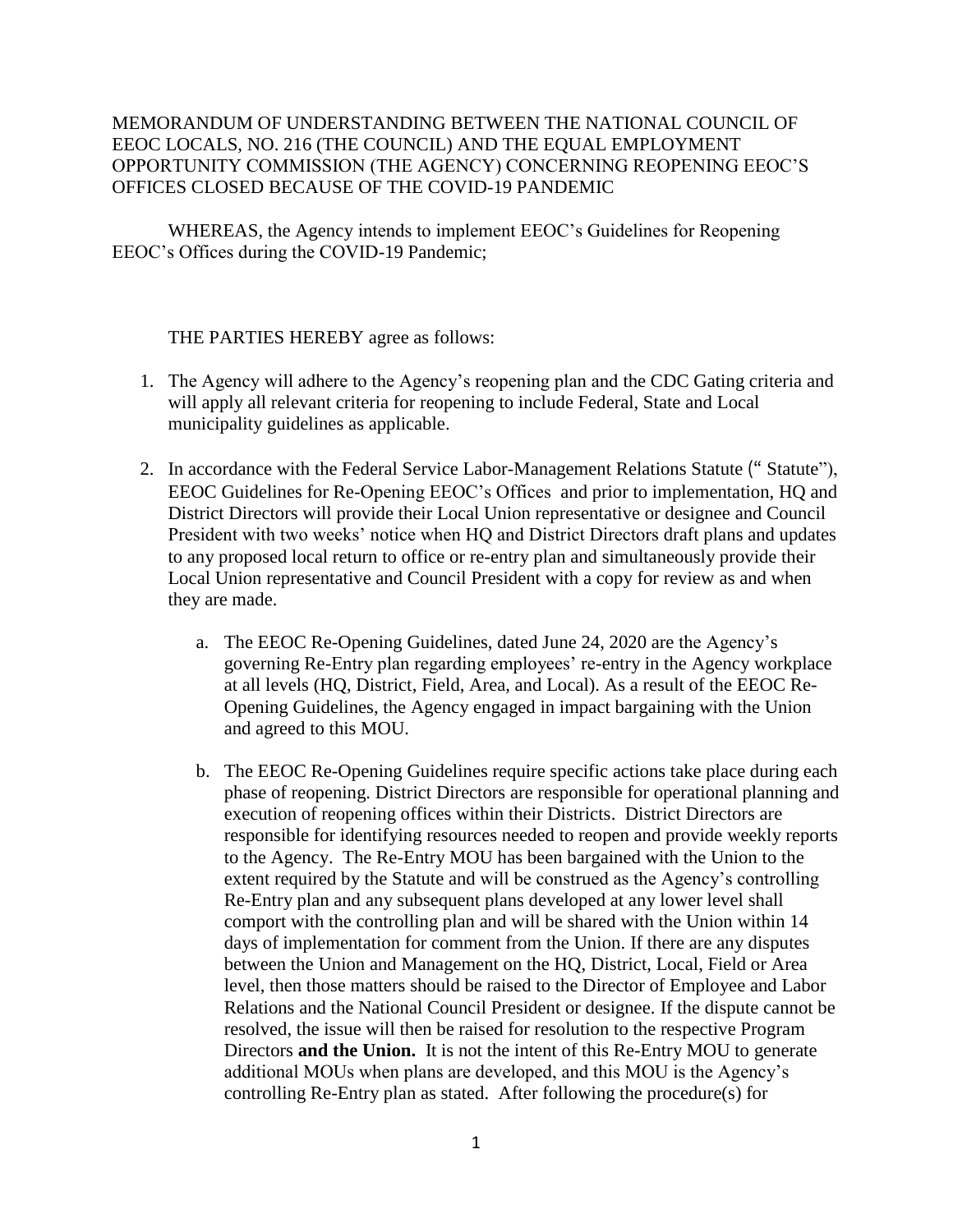resolving disputes listed above, in instances where the Union believes a dispute remains, then it may seek appropriate arrangements. The Agency may respond accordingly under 5 CFR 7106.

- c. Governing criteria for the subsequent District reopening reports or plans may include but are not limited to:
	- i. Gating criteria;
	- ii. Continued or phased use of telework;
	- iii. Building requirements or restrictions and
	- iv. Staffing and scheduling of each office.
- 3. Agency Directors will contact their Local Union representative during the two-week notice for each phase to discuss any proposed local re-opening plan for the next phase and address any concerns regarding the health and safety of staff.
- 4. In accordance with the Statute, the Agency, when appropriate, will provide the Union notice when the Agency finalizes any proposed "incident reporting system" and provide the Union a copy for review. The Agency and the Union (Council President and Local President or Designee) will provide notice to each other via other appropriate officials such as HQ and District Directors when they are made aware of any Covid-19 incidents relevant to the workplace.
- 5. In accordance with the Statute, the Agency, when appropriate will provide the Union notice when any contact tracing procedure is established and provide the Union a copy for review.
- 6. The Agency will honor all pandemic related requests for individuals who have already been approved a pandemic related accommodation. Directors will be empowered to approve all pandemic related accommodations at the local level in order to expedite the process during this pandemic. Employees who are members of a vulnerable population, who care for a dependent family member that is a member of a vulnerable population, and/or have childcare or transportation needs are all eligible for pandemic related accommodations.
- 7. Face coverings are recommended by CDC guidelines and staff are strongly encouraged to use them. Staff will not be required to wear face coverings while sitting in their office space, as long as there is at least six feet of distance between them and any other individual. Staff should wear masks when moving throughout the building and during any in-person meetings where social distancing cannot be exercised. Employees are required to follow all building rules.
- 8. Meetings during Phase 1, Phase 2 and Phase 3 are outlined below. If in-person meetings with members of the public take place, steps will be taken to ensure all parties' safety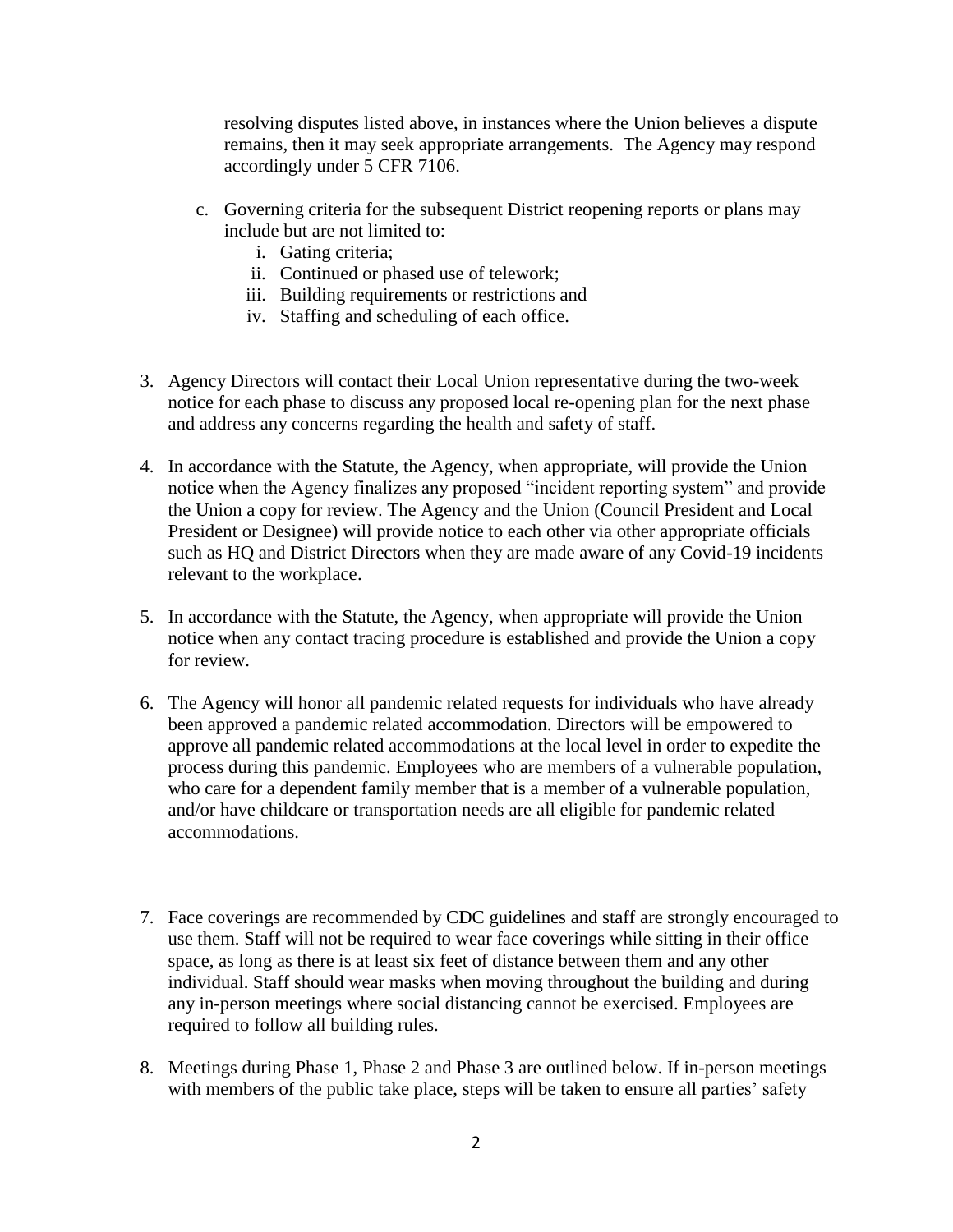(such as social distancing, GSA compliant ventilation and other safety measures taken on a case-by-case basis that adhere to the Agency's reopening plan and the CDC Gating criteria.)

**Phase 1:** EEOC offices will not be open to the public. To the extent practical, all internal Agency meetings will continue to be held virtually. Any in-person meetings will utilize recommended social distancing and will only include a limited number of attendees. For purposes contact tracing, in-person meetings should be scheduled in Outlook. During this phase, offices will be staffed depending upon the mission critical tasks that need to be accomplished on-site, the ability of reporting staff to socially distance within the office, and the availability of PPE.

• **Phase 2:** During Phase 2, the requirements of Phase 1 will remain in effect and the Agency will continue to encourage telework where possible and feasible with business operations. In-person staffing will increase, consistent with office configurations allowing appropriate social distancing. Telework and staggered or alternating week schedules will be used to limit staff to office. Limited public contact will be considered on an office-by-office basis. The Agency will use visual cues such as floor decals, colored tape, and signs to remind employees and member of the public to maintain distance of 6 feet from others. In the event of public contact when six feet of social distancing cannot be maintained, the Agency will set up alternative measures such as physical barriers between employees, and between employees and customers (i.e., Use strip curtains, plastic barriers, or similar materials to create impermeable dividers or partitions) pursuant to CDC guidelines. Members of the public who elect not to wear masks may meet virtually. Travel for tasks that cannot be accomplished remotely (not involving large group meetings) will be approved at the discretion of the COO or General Counsel, as appropriate.

**Phase 3:** During Phase 3, the Agency will resume normal staffing patterns. Vulnerable populations will be encouraged to practice physical distancing and minimize exposure to settings where distancing may not be practical. Employee requests for special accommodations will be reviewed on a case-by-case basis. Upon re-opening offices to the public, the Agency will consider limiting the number of people allowed in an office at a given time or make other adjustments to reduce risk of transmission. Normal travel will resume.

As the circumstances informing movement from one phase to another change, the Chair, in consultation with the COVID-19 Taskforce and OCH, will consider reverting to a previous phase, including telework, should gating criteria indicators erode in the community surrounding a particular office.

- 9. During Phase 1 and pursuant to 7106(a)(1) of the Statute, the District Directors and Regional Attorneys will be responsible for ensuring mission critical tasks are performed including, but not limited to:
	- a. Analyzing physical office structure and layout to assess changes needed to bring the office fully back online; communicate those needs to the COVID-19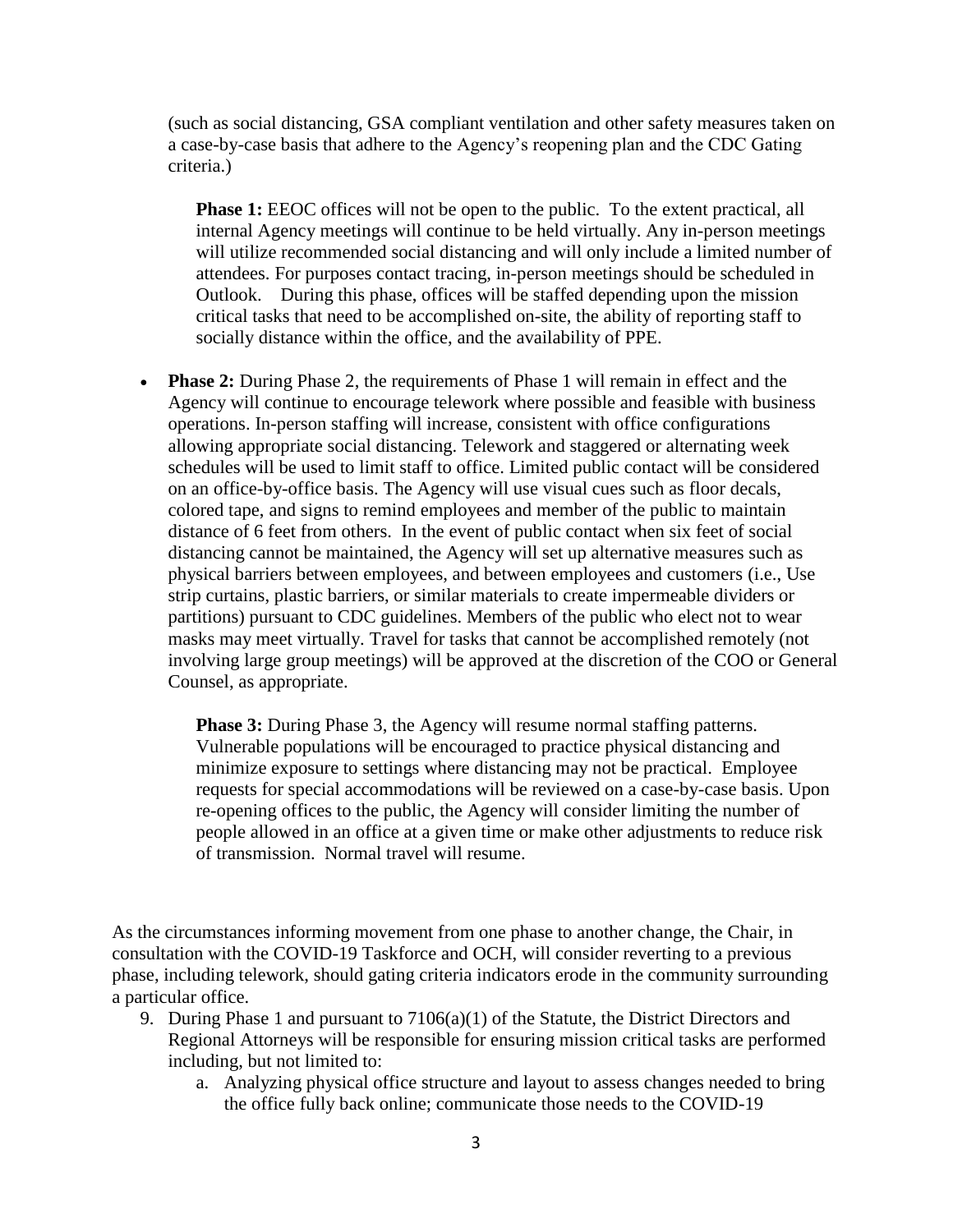Leadership Taskforce and Facilities; oversee office modifications, office moves, and other actions necessary to prepare the offices for the next Phases and ultimately for a full reopening. This analysis should consider any building requirements or restrictions, such as elevator restrictions (e.g., 2 to 4 people depending on the size of the elevator), stairwell flow, or options to safely address where restrooms utilized by staff are accessible to the public

10. Any EEOC employee who has returned to the office or visited the workplace/workspace for any reason must notify their supervisor upon being diagnosed with COVID-19 as soon as practicable. Employees who have been diagnosed as positive must go home and not enter EEOC space until a quarantine period is completed and symptoms have resolved under applicable CDC guidelines. Employees who have been diagnosed as positive will be asked to provide information about EEOC employees they have interacted with so the Agency can inform those employees of their potential exposure.

Potentially exposed EEOC employees who have symptoms of COVID-19 must go home, self-isolate and follow CDC recommended steps. Potentially exposed employees who do not have symptoms should remain at home or in a comparable setting and practice social distancing for 14 days. The Agency will notify all potentially exposed employees via telephone and email. All EEOC employees and supervisors should refer to most recent CDC guidelines regarding close contact with someone who may be infected and may refer to information found at [https://www.cdc.gov/coronavirus/2019-ncov/if-you-are](https://www.cdc.gov/coronavirus/2019-ncov/if-you-are-sick/quarantine.html)[sick/quarantine.html.](https://www.cdc.gov/coronavirus/2019-ncov/if-you-are-sick/quarantine.html)

Employees who have been diagnosed with COVID-19 or who may have been exposed to COVID-19 may elect to work via telework while in isolation (pursuant to CDC Guidelines) with supervisory approval, Additionally, employees should discuss available work schedule flexibilities with their supervisor and receive approval.

- 11. The Agency will post information concerning the worker's comp process on inSite. <http://insite.eeoc.gov/OHR/workerscompensation.cfm>
- 12. During Phase 2, Telework, staggered or alternating week schedules and any other existing flexibilities may be used in order to limit office capacity based on local gating criteria conditions. This can mean in phase 2 that the core day may occur virtually.
- 13. Employees should be aware that landlords in some buildings where EEOC has offices may require and expect tenants to adhere to specific self-assessments or temperature readings before an individual is allowed to enter the building.
- 14. Any disputes concerning the application or interpretation of this agreement shall be resolved through the grievance or other appropriate third-party process.